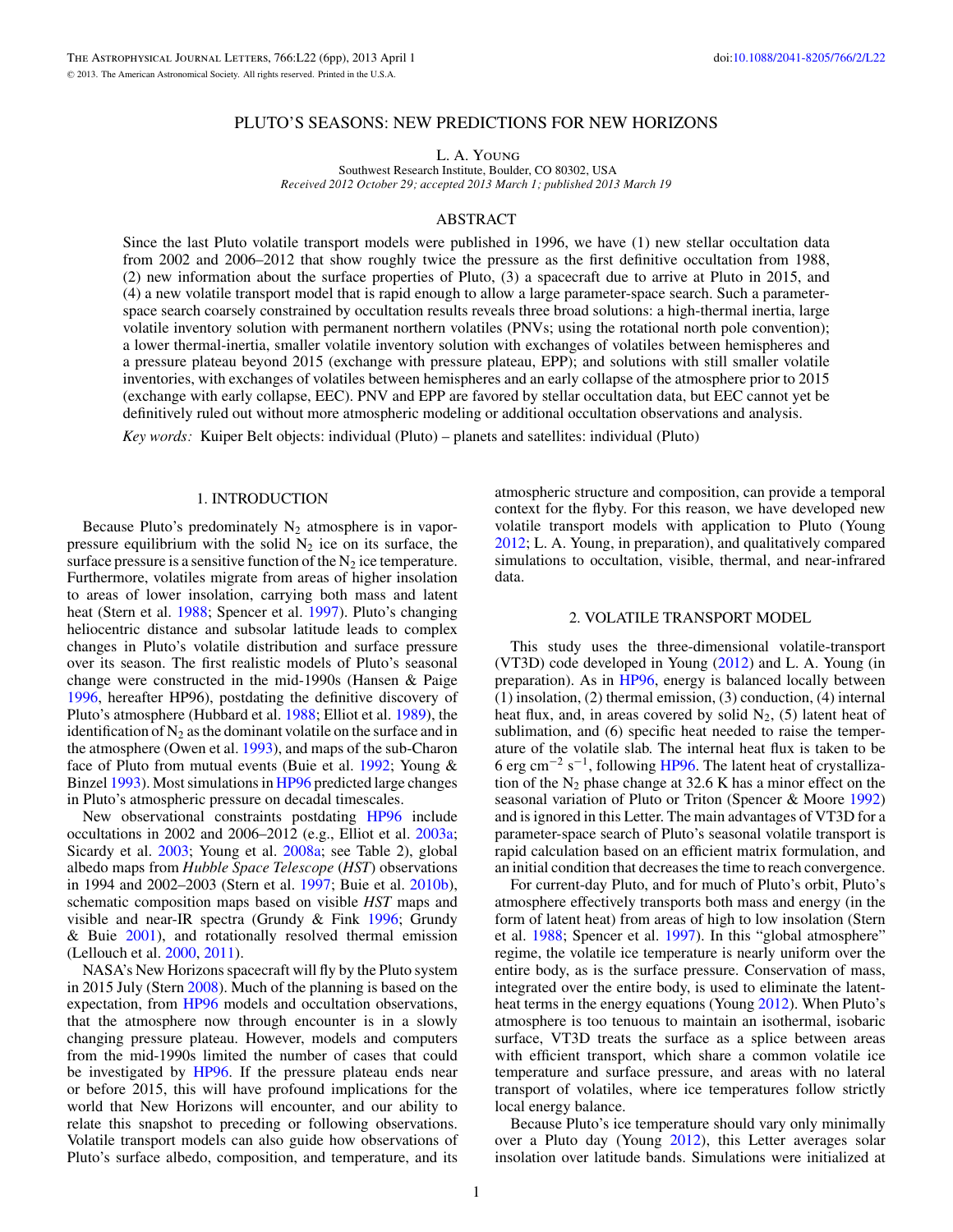<span id="page-1-0"></span>aphelion, with the specified  $N_2$  inventory distributed evenly over the surface. Results starting at other times in the orbit are qualitatively similar. Surface and subsurface temperatures were initialized using a sinusoidal decomposition of solar forcing, as described in Young [\(2012\)](#page-5-0) and L. A. Young (in preparation), which dramatically improved convergence.

Temperatures within the substrate were calculated at 2.5 points per seasonal skin depth, down to 7.2 skin depths. Temperatures were calculated with 240 timesteps per Pluto year, or just over 12 Earth months per timestep. With this timestep, the explicit forward-timestep is stable and was used in the calculations presented here. Only three Pluto years were needed before the simulations converged (that is, the  $N_2$  ice temperatures in the second and third years differed by only a few percent of the peak-to-peak seasonal variation).

## 3. PARAMETER SPACE SEARCH

Calculation of a single Pluto simulation is very fast, allowing a wide parameter space search. The bolometric hemispheric albedo,  $A_V$ , of the  $N_2$  ice was varied from 0.2 to 0.8 in steps of 0.2. This range matches the range of values used by [HP96](#page-5-0) and includes the values described as good or acceptable fits by Lellouch et al. [\(2011,](#page-5-0) hereafter L11). The emissivity of the  $N_2$  ice,  $\varepsilon_V$ , was calculated at only two values, 0.55 and 0.8. The lower value was adopted by Young [\(2012\)](#page-5-0), based on [L11,](#page-5-0) while 0.8 emissivity is the highest considered by [HP96.](#page-5-0) The substrate bolometric hemispheric albedo,  $A<sub>S</sub>$ , was fixed at 0.2 for all runs, based on the rough agreement of runs 12, 34, and 38 of [HP96](#page-5-0) with the occultation record and the Tholin*/*H2O albedos used by  $L11$ . Results are not sensitive to changes in the substrate albedo, as long as it is low. All runs used a substrate bolometric emissivity,  $\varepsilon_{S}$ , of 1.0, based on the "good fits" of [L11.](#page-5-0) The thermal inertia, Γ, was varied logarithmically at 2 values per decade between 1 and 3162 J m−<sup>2</sup> s−1*/*<sup>2</sup> K−1. (MKS units are used for Γ for convenience and comparison with recent literature.) This range is a superset of the values modeled by [HP96](#page-5-0) (41–2100 J m<sup>-2</sup> s<sup>-1/2</sup> K<sup>-1</sup>), and includes the thermal inertia derived by [L11](#page-5-0) (∼18 J m<sup>-2</sup> s<sup>-1/2</sup> K<sup>-1</sup>) and the thermal inertia for pure, solid, H<sub>2</sub>O (∼2100 J m<sup>-2</sup> s<sup>-1/2</sup> K<sup>-1</sup>; Spencer et al. [1997\)](#page-5-0). The total  $N_2$  inventory,  $m_{N_2}$ , ranged from 2 to  $64 \text{ g cm}^{-2}$ , varying by factors of two, a range that includes the values modeled by [HP96.](#page-5-0)

All 672 simulations were passed through a coarse sieve to identify those results roughly consistent with stellar occultations in 1988 and 2006 (Elliot et al. [2003b;](#page-5-0) Young et al. [2008a;](#page-5-0) Lellouch et al. [2009\)](#page-5-0), requiring that the surface pressure in 1988 is 3–52  $\mu$ bar, the surface pressure in 2006 is 7–78  $\mu$ bar, and the pressure in 2006 is 1.5–3.1 times higher than in 1988.

Of all the simulations, 51 matched the coarse sieve (Table [1\)](#page-2-0). The volatile migration patterns for each of these runs were found to fall into one of three categories. Half had volatiles on the northern (current summer) hemisphere throughout the entire Pluto year and fall into the *Permanent Northern Volatile* (PNV) category (Figures  $1(A)$  $1(A)$  and (B)). PNV runs generally have high-thermal inertia, Γ, delaying the transfer of volatiles from the summer to the winter pole after the perihelion equinox (Figure  $2(A)$  $2(A)$ ). All PNV runs have gradual pressure changes; about half have pressures between 10 and 100 *μ*bar throughout the entire year, and all have minimum pressures above 0.4  $\mu$ bar.

Very few simulations resulted in permanent southern volatiles (PSV), whether or not the simulations were initialized at aphelion. Possibly this is because the south pole is warm post-

perihelion, delaying the formation of a new winter (southern) pole, and subsequent removal of the new summer (northern) pole. Application of the coarse sieve further eliminates all of the PSV runs; most PSV runs have a decrease in pressure from 1988 to 2006, caused by the decreased insolation of the southern volatile cap over this time, contrary to observations.

The other half of the simulations that matched the coarse sieve have complete exchanges of volatiles between the northern and southern hemispheres, with each hemisphere becoming completely bare at some time during Pluto's season (Figures  $1(C)$  $1(C)$ –(F)). Those that have two volatile caps for a long period after the perihelion equinox define the *Exchange with Pressure Plateau* category (EPP), while those that lose the northern volatiles shortly after perihelion define the *Exchange with Early Collapse* category (EEC). The distinction between an EPP and an EEC run is based on the state of the northern volatile cap at the time of the New Horizons encounter in mid-2015. Two runs, EPP1 and EPP2, have pressure variations and input parameters similar to the PNV runs; these are plotted with the PNV runs in Figures [2](#page-3-0) and [3.](#page-4-0) The remaining runs generally have larger variations in pressure than the PNV runs, usually with two distinct pressure maxima, one near the southern summer solstice, and one between perihelion equinox and northern summer solstice. The EPP and EEC runs have smaller Γ than the PNV runs (Figures  $2(B)$  $2(B)$  and  $(C)$ ).

After aphelion in the EPP and EEC runs, the summer (southern) hemisphere gets denuded near southern summer solstice, giving a period of cooling winter (northern) volatiles. This is followed by a period of rising pressures before perihelion equinox as the northern hemisphere gets more direct illumination. A southern volatile cap forms near the perihelion equinox. A period of exchange between the northern summer cap and the new southern winter cap ensues, with relatively stable surface pressures. The post-perihelion volatile migration mirrors the post-aphelion migration: the summer (northern) hemisphere disappears, the winter (southern) cap cools, the southern cap becomes more directly illuminated (transitioning from winter to summer), followed finally near aphelion by the exchange to a new winter (northern) hemisphere. All EEC runs have small  $N_2$ inventories (Figure  $2(C)$  $2(C)$ ), allowing the post-perihelion northern summer cap to recede shortly after it begins transferring mass to the new southern winter cap.

#### 4. COMPARISONS WITH OBSERVATIONS

Modeled pressures are compared against the occultation record in Figure [3,](#page-4-0) where the modeled surface pressures are plotted as dashed lines. Pressures derived from occultations since 1988 (Table [2\)](#page-4-0) are reported at a reference radius of 1275 km from Pluto's center, since stellar occultations do not probe to Pluto's surface. The symbol types represent the analysis used to derive the pressures. For each run, I multiply the surface pressures by a single scale factor to compare with observations (solid lines). This assumes a constant ratio between the pressures at the surface and those measured at 1275 km, although this assumption is challenged by the simulated occultation light curves of Zalucha et al. [\(2011\)](#page-5-0). Future atmospheric modeling will guide more accurate scaling from surface pressures at occultation levels aided by measurements of Pluto's radius and near-surface atmospheric structure by New Horizons (Young et al. [2008b\)](#page-5-0). This will also be aided by measurements of Pluto's radius and near-surface atmospheric structure by New Horizons (Young et al. [2008b\)](#page-5-0). The PNV pressures are in general agreement with the occultation record. The pressures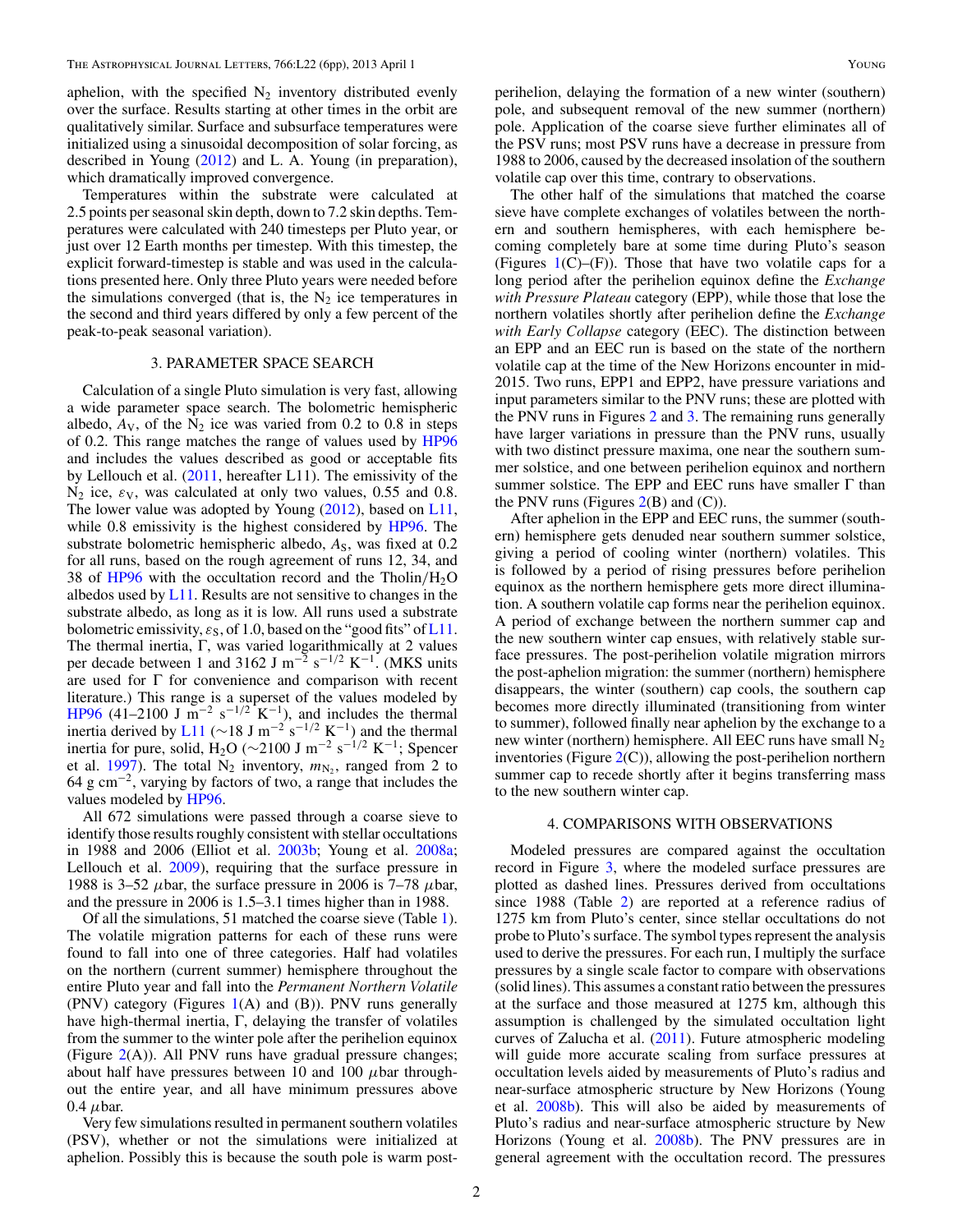**Table 1** Runs that Pass the Coarse Sieve, Sorted by 2015 Pressure within Each Category

<span id="page-2-0"></span>

| Run                           | $A_V$    | $\varepsilon_V$ | Г<br>$(J m^{-2} s^{-1/2} K^{-1})$ | $m_{\rm N_2}$<br>$(g cm^{-2})$ | Surface Pressure ( $\mu$ bar) |      |      |             |
|-------------------------------|----------|-----------------|-----------------------------------|--------------------------------|-------------------------------|------|------|-------------|
|                               |          |                 |                                   |                                | 1988                          | 2002 | 2006 | 2015        |
| PNV1                          | 0.50     | 0.80            | 3162.                             | 16                             | 36                            | 63   | 75   | 102         |
| $PNV2^a$                      | 0.60     | 0.55            | 3162.                             | 2                              | 35                            | 58   | 68   | 95          |
| PNV3                          | 0.50     | 0.80            | 3162.                             | $\overline{4}$                 | 22                            | 40   | 49   | 73          |
| PNV4 <sup>b</sup>             | 0.60     | 0.80            | 1000.                             | 64                             | 26                            | 54   | 60   | 59          |
| PNV5                          | 0.70     | 0.55            | 3162.                             | 16                             | 29                            | 40   | 44   | 53          |
| PNV <sub>6</sub>              | 0.70     | 0.55            | 3162.                             | 32                             | 33                            | 44   | 47   | 52          |
| PNV7                          | 0.70     | 0.55            | 3162.                             | 8                              | 26                            | 37   | 42   | 52          |
| PNV8                          | 0.70     | 0.80            | 100.                              | 32                             | 32                            | 60   | 55   | 36          |
| PNV9                          | 0.60     | 0.80            | 3162.                             | 16                             | 14                            | 22   | 26   | 34          |
| <b>PNV10</b>                  | 0.60     | 0.80            | 3162.                             | 32                             | 16                            | 25   | 28   | 34          |
| <b>PNV11</b>                  | 0.60     | 0.80            | 3162.                             | 8                              | 12                            | 20   | 24   | 33          |
| <b>PNV12</b>                  | 0.70     | 0.55            | 3162.                             | $\overline{c}$                 | 13                            | 20   | 24   | 32          |
| PNV13 <sup>b</sup>            | 0.60     | 0.80            | 3162.                             | 64                             | 20                            | 27   | 29   | 32          |
| <b>PNV14</b>                  | 0.70     | 0.55            | 3162.                             | 4                              | 13                            | 19   | 22   | 29          |
| <b>PNV15</b>                  | 0.60     | 0.80            | 3162.                             | $\overline{4}$                 | 7.5                           | 13   | 15   | 22          |
| $\mathrm{PNV16}^{\mathrm{b}}$ | 0.70     | 0.80            | 316.                              | 64                             | 15                            | 28   | 27   | 21          |
| $\rm PNV17^b$                 | $0.80\,$ | 0.55            | 316.                              | 32                             | 9.9                           | 21   | 22   | 19          |
| $PNV18^a$                     | 0.60     | 0.80            | 3162.                             | $\overline{c}$                 | 7.1                           | 12   | 14   | 18          |
| PNV19 <sup>b</sup>            | 0.80     | 0.55            | 316.                              | 64                             | 13                            | 18   | 17   | 15          |
| <b>PNV20</b>                  | 0.70     | 0.80            | 1000.                             | 32                             | 3.9                           | 9.2  | 11   | 15          |
| PNV21b                        | 0.70     | 0.80            | 1000.                             | 64                             | 6.0                           | 10   | 11   | 12          |
| $PNV22^b$                     | 0.80     | 0.55            | 1000.                             | 16                             | 3.5                           | 6.9  | 8.2  | 11          |
| $PNV23^b$                     | 0.80     | 0.55            | 1000.                             | 32                             | 5.0                           | 8.0  | 8.8  | 10          |
| EPP1                          | 0.50     | 0.80            | 3162.                             | 8                              | 30                            | 55   | 67   | 98          |
| EPP2 <sup>a</sup>             | 0.50     | 0.80            | 3162.                             | $\overline{c}$                 | 19                            | 36   | 45   | 69          |
| EPP3                          | 0.80     | 0.55            | 10.                               | 16                             | 17                            | 50   | 44   | 25          |
| $EPP4^{a,b}$                  | 0.70     | 0.80            | 3.                                | 16                             | 19                            | 51   | 45   | 25          |
| EPP5 <sup>a</sup>             | $0.80\,$ | 0.55            | 3.                                | 16                             | 19                            | 52   | 45   | 25          |
| EPP6 <sup>a</sup>             | 0.70     | 0.80            | 1.                                | 16                             | 20                            | 49   | 45   | 25          |
| EPP7                          | 0.70     | 0.80            | 10.                               | 16                             | 16                            | 49   | 44   | 25          |
| $EPP8^{a,b}$                  | 0.80     | 0.55            | 1.                                | 16                             | 19                            | 53   | 45   | 25          |
| $EPP9^{a,b}$                  | 0.80     | 0.55            | 3.                                | 8                              | 13                            | 40   | 35   | 19          |
| $EPP10^{a,b}$                 | 0.80     | 0.55            | 1.                                | 8                              | 14                            | 41   | 33   | 19          |
| EPP11 <sup>a</sup>            | 0.60     | 0.80            | 3.                                | 8                              | 42                            | 106  | 77   | 18          |
| EPP12 <sup>a</sup>            | 0.60     | 0.80            | 1.                                | 8                              | 45                            | 109  | 77   | 17          |
| EPP13                         | 0.70     | 0.80            | 10.                               | 8                              | 9.9                           | 35   | 31   | 15          |
| EPP14 <sup>a</sup>            | 0.70     | 0.80            | 3.                                | 8                              | 12                            | 34   | 31   | 13          |
| $EPP15^a$                     | 0.80     | 0.55            | 3.                                | 4                              | 7.6                           | 26   | 19   | 4.6         |
| $EPP16^a$                     | 0.80     | 0.55            | 1.                                | 4                              | 8.7                           | 25   | 19   | 4.5         |
| EEC1                          | 0.70     | 0.55            | 10.                               | 4                              | 31                            | 97   | 74   | 0.98        |
| EEC2 <sup>a</sup>             | 0.70     | 0.80            | 10.                               | 4                              | 4.8                           | 19   | 12   | 0.28        |
| EEC3 <sup>a</sup>             | 0.70     | 0.55            | 3.                                | 4                              | 39                            | 97   | 71   | 0.28        |
| EEC4ª                         | 0.70     | 0.55            | $1.$                              | 4                              | 41                            | 97   | 69   | 0.21        |
| $EEC5^{a,b,c}$                | 0.20     | 0.80            | 100.                              | 2                              | 13                            | 147  | 28   | 0.18        |
| EEC6 <sup>a</sup>             | $0.70\,$ | 0.80            | 3.                                | 4                              | 6.5                           | 17   | 12   | 0.078       |
| EEC7                          | 0.60     | 0.80            | 32.                               | 4                              | 9.3                           | 48   | 30   | 0.053       |
| EEC8 <sup>a</sup>             | 0.70     | 0.80            | 1.                                | 4                              | 6.9                           | 18   | 13   | 0.029       |
| EEC9a,c                       | 0.50     | 0.55            | 32.                               | 2                              | 51                            | 207  | 70   | 0.019       |
| $EEC10^{a,c}$                 | 0.60     | 0.55            | 32.                               | 2                              | 20                            | 103  | 44   | 0.015       |
| EEC11 <sup>a,c</sup>          | 0.50     | 0.80            | 32.                               | 4                              | 24                            | 100  | 57   | 0.014       |
| EEC12 <sup>a</sup>            | 0.60     | 0.80            | 10.                               | 4                              | 19                            | 47   | 29   | $7.6E - 04$ |

**Notes.** 19 runs are qualitatively consistent with thermal, visible, and near-infrared data. See Section [4.](#page-1-0)

<sup>a</sup> Inconsistent with thermal data.

<sup>b</sup> Inconsistent with visible data.

<sup>c</sup> Inconsistent with near-infrared data.

from the EPP category are also consistent with the occultation record, within the measurement and modeling uncertainties of the occultations. The runs in the EEC category cannot be ruled out from occultation record at the  $3\sigma$  level. An occultation in hand from 2011 June 23 had chords all one side of the occultation midline, making geometric reconstruction too inaccurate for use

here. Another occultation from 2012 September 9 is currently being analyzed. The ECC solution predicts pressures in 2013 a factor of two lower than the 1988 occultation, and therefore analysis from 2013 onward should unambiguously test the EEC case. Reanalysis of the Pluto occultation of 1985 (Brosch [1995\)](#page-5-0), while only a single chord taken under difficult conditions, might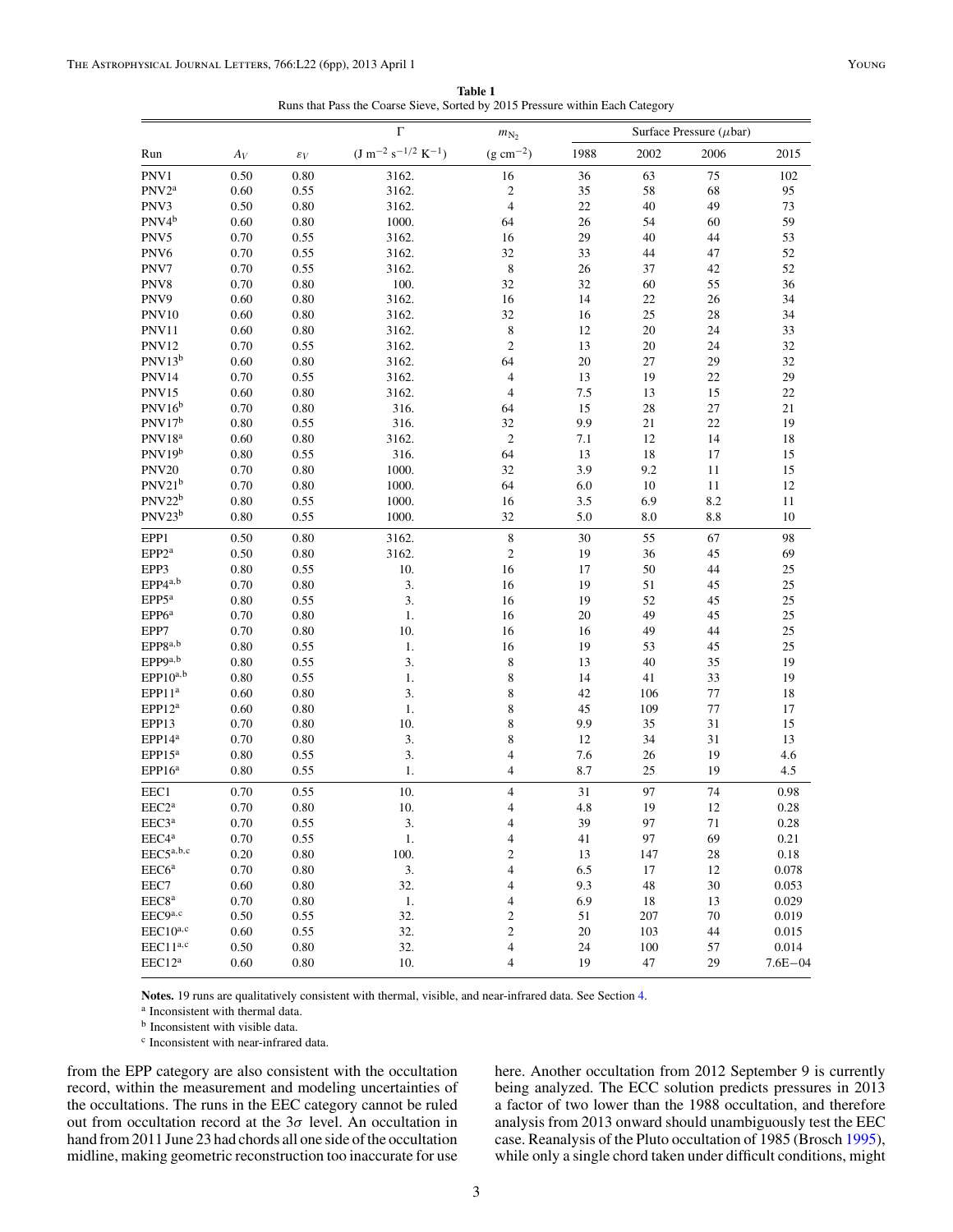<span id="page-3-0"></span>

**Figure 1.** Results for PNV9 ((A) and (B)), EPP7 ((C) and (D), and EPC7 ((E) and (F)). For each run, the plot on the left shows Pluto over a season. The circles represent Pluto at each of 12 equally spaced times in the orbit, indicated by date. The short vertical bar behind the circles represents the rotational axis, oriented so that the axis is perpendicular to the sun vector at the equinoxes, with the northern pole at the top (currently pointed sunward). Latitude bands are colored with their geometric albedos. The plots on the right show geometric albedo and surface pressure as a function of year. Note the large change in pressure scales ((B), (D), and (F)).



Figure 2. Parameters for (A) PNV (plus EPP1 and EPP2), (B) EPP (excepting EPP1 and EPP2), and (C) EEC categories. Circles are centered on the corresponding volatile hemispheric albedo ( $A_V$ ) and thermal inertia (Γ). Circle sizes relate to the total N<sub>2</sub> inventory, ranging from 2 g cm<sup>-2</sup> (smallest circles) to 64 g cm<sup>-2</sup> (largest circles). Thicker circles represent the 19 preferred runs.

also be illuminating, as the EEC runs predict a factor-of-seven change in the pressure between 1985 and 1988.

Pluto's surface has  $N_2$ -rich, CH<sub>4</sub>-rich, and volatile-free terrains, with large longitudinal variation (Grundy et al. [2013;](#page-5-0) [L11;](#page-5-0) Buie et al. [2010b\)](#page-5-0). Quantitative comparisons between model and

data for Pluto's albedo, color, thermal emission, and spectra will require models that include longitudinal variation and multiple volatile species. Still, broad constraints are provided by the current visible, thermal, and spectroscopic record, winnowing the parameter search to 19 preferred runs (Table [1\)](#page-2-0).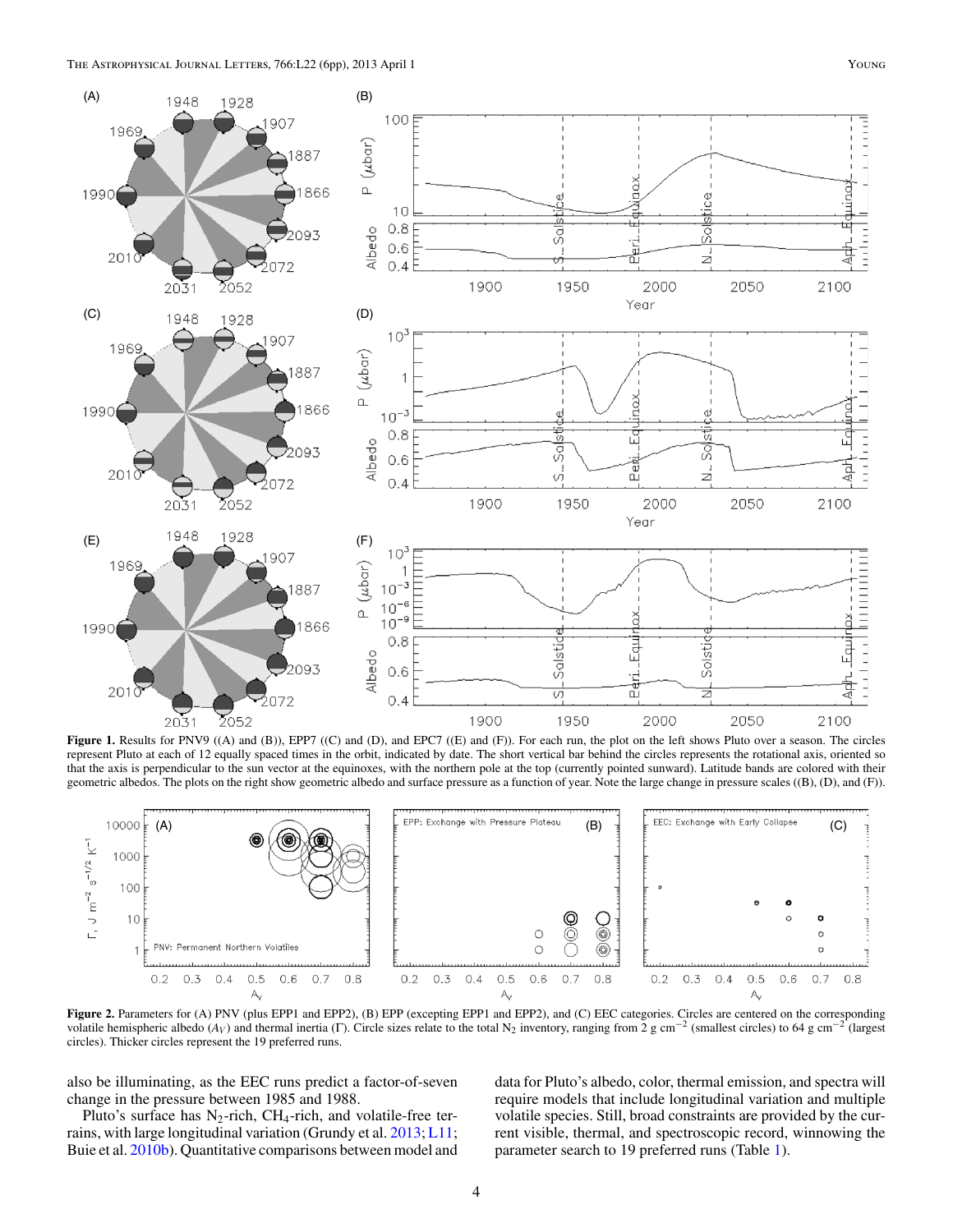<span id="page-4-0"></span>

**Figure 3.** Dashed lines show predicted surface pressures for the (A) PNV (plus EPP1 and EPP2), (B) EPP (excepting EPP1 and EPP2), and (C) EEC runs; thick dashed lines show the 19 preferred runs. Solid lines show pressures scaled to pressures at 1275 km from stellar occultations; the thick, black solid lines show the example runs from Figure [1.](#page-3-0) Symbols show pressures at 1275 km derived from stellar occultations, from physical models (squares), simple parameterized atmospheres (following Elliot and Young [1992;](#page-5-0) filled circles), or the less accurate estimates from changes in half-light radius or scaling the pressures in a template atmosphere (open circles).

| Table 2                                                                                      |
|----------------------------------------------------------------------------------------------|
| Pressures at Reference Altitude 1275 km from Pluto's Center, Measured by Stellar Occultation |

| Date        | Pressure at 1275 km<br>$(\mu bar)$ | Analysis Type          | Reference           |  |
|-------------|------------------------------------|------------------------|---------------------|--|
| 1988 Jun 9  | $0.83 \pm 0.11$                    | EY92 model             | Elliot & Young 1992 |  |
|             | $1.4^{+0.03}_{-0.05}$              | Physical model         | Zalucha et al. 2011 |  |
| 2002 Aug 21 | $1.76 \pm 0.51$                    | EY92 model             | Elliot et al. 2003a |  |
|             | $1.8^{+1.7}_{-0.7}$                | Physical model         | Zalucha et al. 2011 |  |
| 2006 Jun 12 | $1.86 \pm 0.10$                    | EY92 model             | Young et al. 2008a  |  |
|             | $2.4^{+0.08}_{-0.07}$              | Physical model         | Zalucha et al. 2011 |  |
| 2007 Mar 18 | $2.03 \pm 0.2$                     | EY92 model             | Person et al. 2008  |  |
| 2007 Jul 31 | $2.09 \pm 0.09$                    | EY92 model             | Olkin et al. 2013   |  |
| 2008 Aug 25 | $4.11 \pm 0.54$                    | From half-light radius | Buie et al. 2009    |  |
| 2009 Apr 21 | $2.59 \pm 0.09$                    | EY92 model             | Young et al. 2009   |  |
| 2010 Feb 14 | $1.787 \pm 0.076$                  | Temperature template   | Young et al. 2010   |  |

The 80 year photometric record (Buratti et al. [2003;](#page-5-0) Schaefer et al. [2008;](#page-5-0) Buie et al. [2010a\)](#page-5-0) and resolved maps from 1988, 1994, and 2002*/*2003 (Buie et al. [2010b\)](#page-5-0) suggest that the lowcontrast runs (EEC5) and very bright runs (PNV16, 17, 19, 21, 22, 23; EPP5, 8, 9, 10) are probably inconsistent with observed albedos. The maps and the secular changes in albedo suggest, in general, brighter poles and darker equatorial regions. All runs in Table [1](#page-2-0) have bright northern volatile poles at the times of the maps, 1988–2002, except the dark-volatile EEC5 run. Runs that predict volatiles on the equator during 1998 and 2002*/*2003 (PNV4, 13, 16, 17, 19, 21, 23) are probably inconsistent with observations. A puzzle is that the southernmost latitudes are seen to be bright in the 1988 equinox maps, contrary to the predictions of this model. This may be an indication of bright substrate, as suspected near Triton's pole (Grundy & Young [2004\)](#page-5-0). The EEC and some EPP runs predict diagnostic drops in albedo between 2000 and 2020; nearly all EPP and some PNV runs predict albedo drops before 2045.

Turning to Pluto's thermal emission, [L11](#page-5-0) find  $\Gamma \sim$ 18 J m−<sup>2</sup> s−1*/*<sup>2</sup> K−<sup>1</sup> from *Spitzer* observations, a value relevant to the diurnal skin depth (*<*90 cm; [HP96\)](#page-5-0). The values of Γ for PNV runs are high (nearly all in the range 316–3162 J m<sup>-2</sup> s<sup>-1/2</sup> K<sup>-1</sup>), but not implausible. The seasonal skin depth for these larger thermal inertia values is  $\sim$ 100 m [\(HP96\)](#page-5-0), so a PNV solution would require an increase of  $\Gamma$  with depth. In contrast, with the exception of the PNV-like EPP1 and EPP2, the EPP and EEC runs all have thermal inertia less than or equal to 100 J m−<sup>2</sup> s−1*/*<sup>2</sup> K−1.

As it is unlikely that  $\Gamma$  decreases with depth, it is likely that only EPP1, 2, 3, 7, and 13 are plausible EPP solutions, and that EEC3, 4, 6, and 8 can also be eliminated. [L11](#page-5-0) find that Pluto's brightness temperature at 24 and 70*μ*m decreased between 2004 and 2007. Fourteen runs predict an increase in brightness temperature and may be less likely (PNV3, 18; EPP2, 10, 14, 16; EEC2, 3, 4, 5, 9, 10, 11, 12). Disk-integrated thermal emission is diagnostic on timescales of only three years. ALMA will be able to resolve Pluto's thermal emission, which will be even more constraining.

Near-infrared spectra of Pluto from 2001 to 2012 probe the  $CH_4$ , CO, and N<sub>2</sub> ices on Pluto (Grundy et al.  $2013$ ). The depth of the  $N_2$  ice absorption at 2.15  $\mu$ m depends on the projected area of volatiles, and also their temperatures, grain sizes, and compositions. These competing factors make it more difficult to interpret the observed 25% decrease in the  $N_2$  absorption from  $\sim$ 2004 to  $\sim$ 2010 (Grundy et al. [2013\)](#page-5-0). Detailed spectral modeling will yield more constraints. For now, I only suggest that runs that predict no northern cap in 2012 (EEC 5, 9, 10, and 11) are inconsistent with the presence of an  $N_2$  feature in the 2012 infrared spectrum.

### 5. PREDICTIONS FOR NEW HORIZONS

All PNV runs, the PNV-like EPP1 and EPP2, and the remaining higher-Γ EPP runs (EPP3, 7, 13) predict surface pressures greater than 10  $\mu$ bar in 2015, well above the design